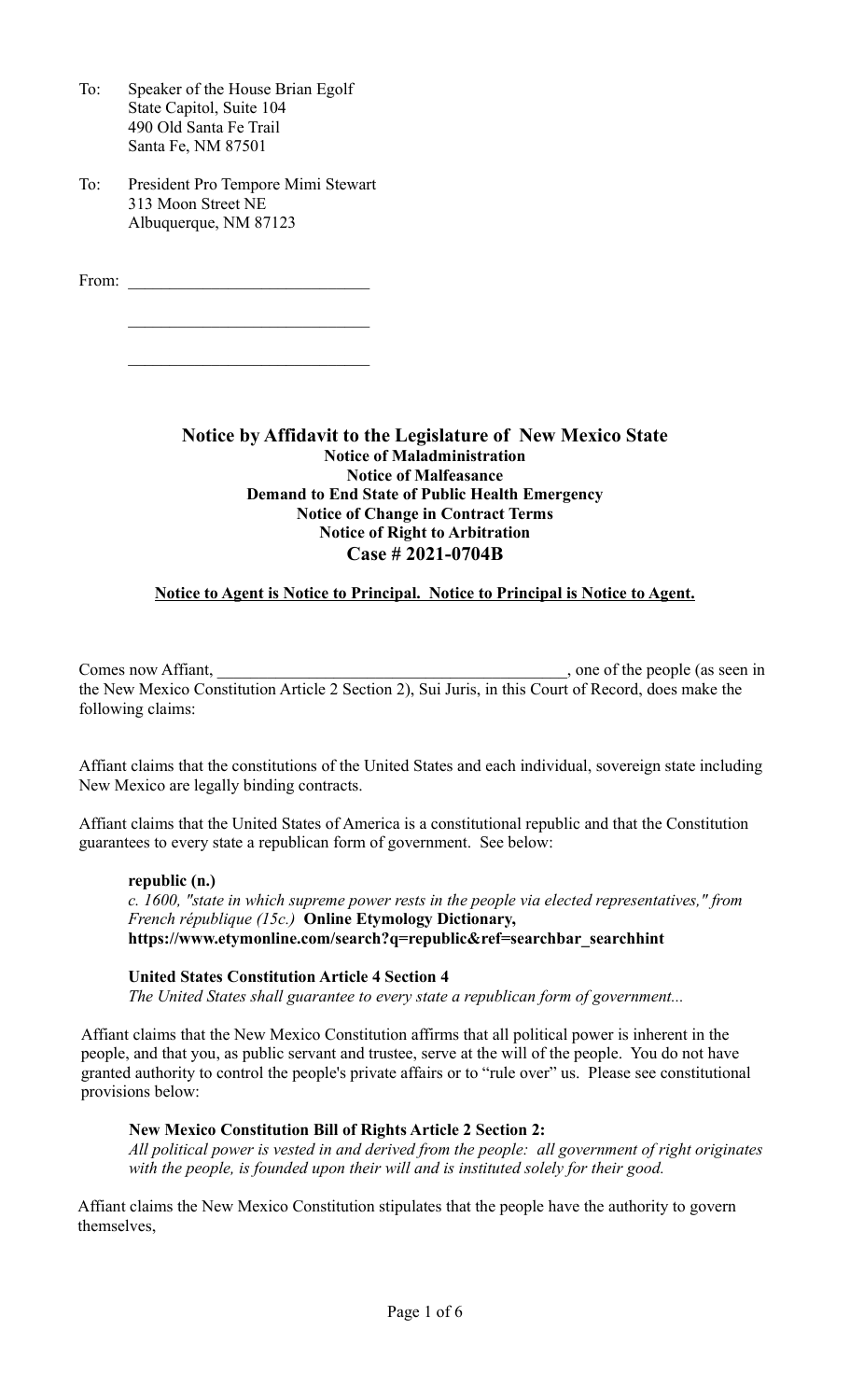## **New Mexico Constitution Bill of Rights, Article 2 Section 3:**

*The people of the state have the sole and exclusive right to govern themselves as a free, sovereign, and independent state.*

and the people have conferred authority to their magistrates and trustees to carry out their will. You are the people's public servant.

Affiant claims that in the several states, including New Mexico, the constitutions grant to the people certain inalienable rights. Please see constitutional provision below:

## **New Mexico Constitution Bill of Rights Article 2 Section 4:**

*All persons are born equally free, and have certain natural, inherent and inalienable rights, among which are the rights of enjoying and defending life and liberty, of acquiring, possessing, and protecting property, and of seeking and obtaining safety and happiness.*

Affiant claims that the aforementioned rights guaranteed to the citizens in the Constitution are "so guaranteed as to prevent legislative interference therewith." **(Black's Law Dictionary, 5th edition)**. This includes interference by edict and executive order. This was affirmed by the Supreme Court of the United States:

*Where rights are secured by the Constitution are involved, there can be no rule making or legislation which would abrogate them. (Miranda vs Arizona, 384 US 436, P. 491 (1966))*

Affiant claims that the Constitutions of New Mexico and the United States supersede New Mexico statutes. See constitutional provisions below:

**New Mexico Constitution Bill of Rights Article 2 Section 1**: *New Mexico is an inseparable part of the federal union and the Constitution of the United States is the supreme law of the land.* [Emphasis added.]

And

# **United States Constitution Bill of Rights Fourteenth Amendment Section 1**:

*All persons born or naturalized in the United States, and subject to the jurisdiction thereof, are citizens of the United States and of the state wherein they reside. No state shall make or enforce any law which shall abridge the privileges or immunities of citizens of the United States; nor shall any state deprive any person of life, liberty, or property, without due process of law; nor deny to any person within its jurisdiction the equal protection of the laws.*  [Emphasis added.]

Affiant claims that you took an oath of office in accordance with the New Mexico Constitution, and I accept your oath, and you have failed to fulfill that oath. See constitutional provision below:

# **New Mexico Constitution Article 20 Section 1**:

*Every person elected or appointed to any office shall, before entering upon his duties, take and subscribe to an oath or affirmation that he will support the constitution of the United States and the constitution and laws of this state, and that he will faithfully and impartially discharge the duties of his office to the best of his ability.* [Emphasis added.]

Affiant claims that the New Mexico Constitution clearly defines the separation of powers in the administration of public affairs as follows:

## **New Mexico Constitution Article 3 Section 1:**

*The powers of the government of this state are divided into three distinct departments, the legislative, executive, and judicial, and no person or collection of persons charged with the exercise of powers properly belonging to one of these departments shall exercise any powers properly belonging to either of the others, except as in this constitution otherwise expressly directed or permitted.* [Emphasis added.]

Affiant claims that the Governor of New Mexico has engaged in unlawful legislating or rulemaking via 20 Executive Orders to date. (EO 2020-012, 2020-013, 2020-015, 2020-016, 2020-017, 2020-020, 2020-021, 2020-024, 2020-025, 2020-027, 2020-028, 2020-029, 2020-037, 2020-054, 2020-056, 2020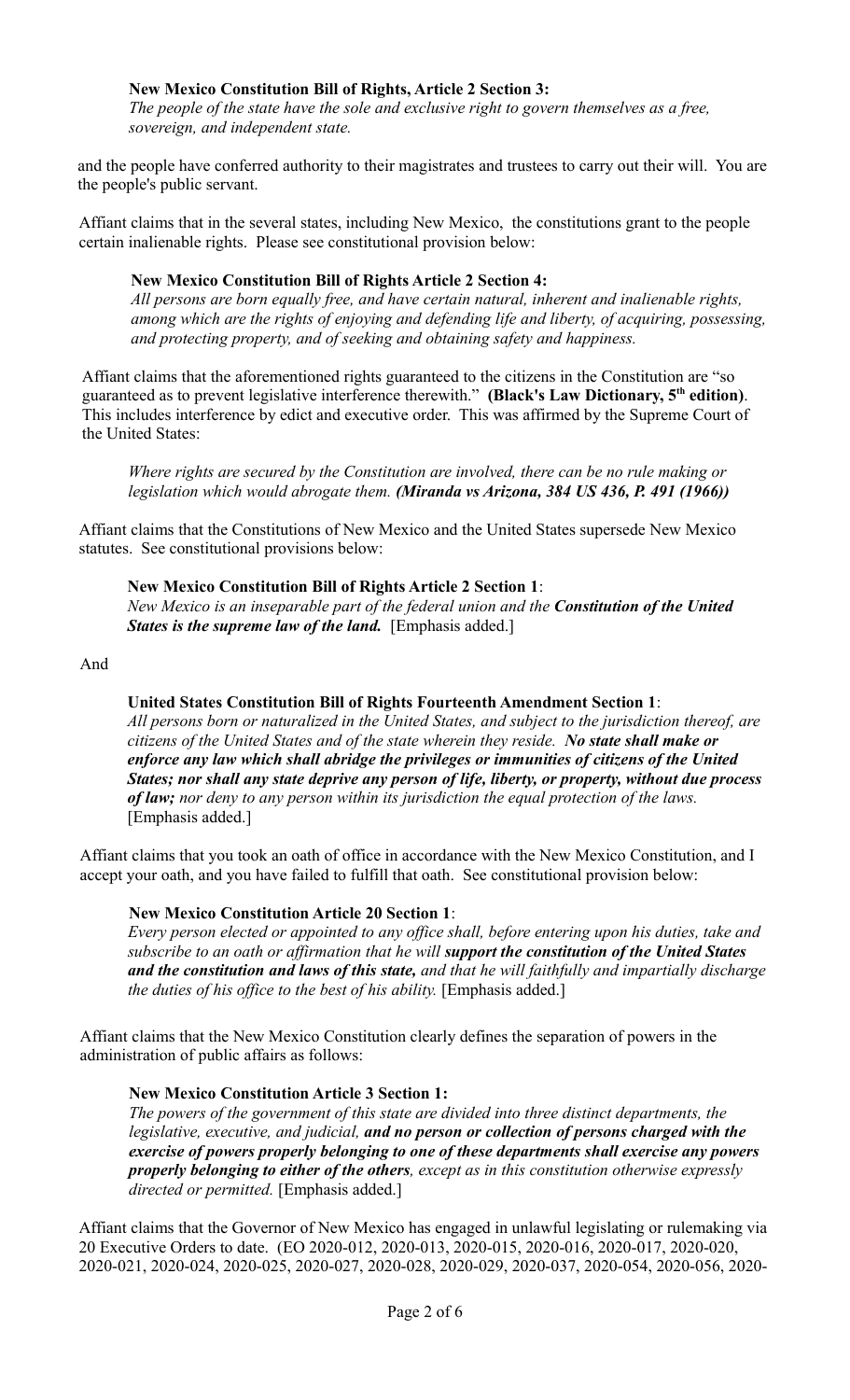063, 2020-072, 2020-075, 2020-083, 2021-006)

Affiant claims that the Governor of New Mexico has unlawfully appropriated "up to" thirty-five million two hundred and fifty thousand dollars of the people's funds via 10 Executive Orders to date. (EO 2020-008, 2020-009, 2020-010, 2020-011, 2020-012, 2020-014, 2020-018, 2020-019, 2020-023, 2020-058)

Affiant claims that during the 60 day legislative session and two separate special sessions, the Legislature failed to reclaim their constitutionally authorized legislative role from the Governor. Affiant claims this failure by the Legislature is an abandonment of your legislative duties and a violation of your oath of office.

Affiant claims the New Mexico Constitution outlines the roles of the governor and the legislature in the case of a "disaster emergency." See constitutional provision below:

#### **New Mexico Constitution Article 4 Section 2:**

*In addition to the powers herein enumerated, the legislature shall have all powers necessary to the legislature of a free state, including the power to enact reasonable and appropriate laws to guarantee the continuity and effective operation of state and local government by providing emergency procedure for use only during periods of disaster emergency. A disaster emergency is defined as a period when damage or injury to persons or property in this state, caused by enemy attack, is of such magnitude that a state of martial law is declared to exist in the state, and a disaster emergency is declared by the chief executive officer of the United States and the chief executive officer of this state, and the legislature has not declared by joint resolution that the disaster emergency is ended. Upon the declaration of a disaster emergency the chief executive of the state shall within seven days call a special session of the legislature which shall remain in continuous session during the disaster emergency, and may recess from time to time for [not] more than three days. (As amended November 8, 1960.)* [Emphasis added.]

Please take notice that that emergency legislation shall only apply to the operation of government. Affiant claims the Constitution does not authorize rulemaking concerning the private affairs of the people, even in a state of emergency.

Affiant claims that a state of "disaster emergency" as defined in the provision above is not currently in effect. Affiant claims that, while there may be the need for attendance to matters of public health, a virus with a **well-documented survival rate of over 99%** does not constitute a public health emergency under constitutional provisions, the following definition, nor under state statutes.

**Emergency.** *A sudden, unexpected happening;...an unforeseen combination of circumstances that calls for immediate action*. **(Black's Law Dictionary 5th Edition)**

Affiant claims that the Governor has prolonged the state of emergency for over a year, via a series of 18 unconstitutional executive orders. (2020-004 initial emergency declaration, 2020-022, 2020-026, 2020-030, 2020-036, 2020-053, 2020-055, 2020-059, 2020-064, 2020-073, 2020-080, 2020-085, 2021- 001, 2021-004, 2021-010, 2021-011, 2021-012, 2021-023, 2021-030 to date.)

Affiant claims that the Governor's exercise of unlawful and unlimited "authority" over an indefinite period of time was made possible by an unlawful delegation of authority by statute, created by the Legislature in violation of the constitutional separation of powers. Affiant claims that the people delegated the authority to create laws to aid in the adminstration of their public affairs to the Legislature, and the Legislature does not have the authority to give its authority to the Governor. Affiant claims this failure by the Legislature is further evidence of the abandonment of your legislative duties and a violation of your oath of office.

Affiant claims that during the 60 day legislative session and two separate special sessions, the Legislature failed to introduce or pass a joint resolution ending the state of public health emergency, as authorized in the New Mexico Constitution Article 4 Section 2. Affiant claims this failures is further evidence of your breach of oath.

Affiant claims that the free, independent, and sovereign states formed a compact, the United States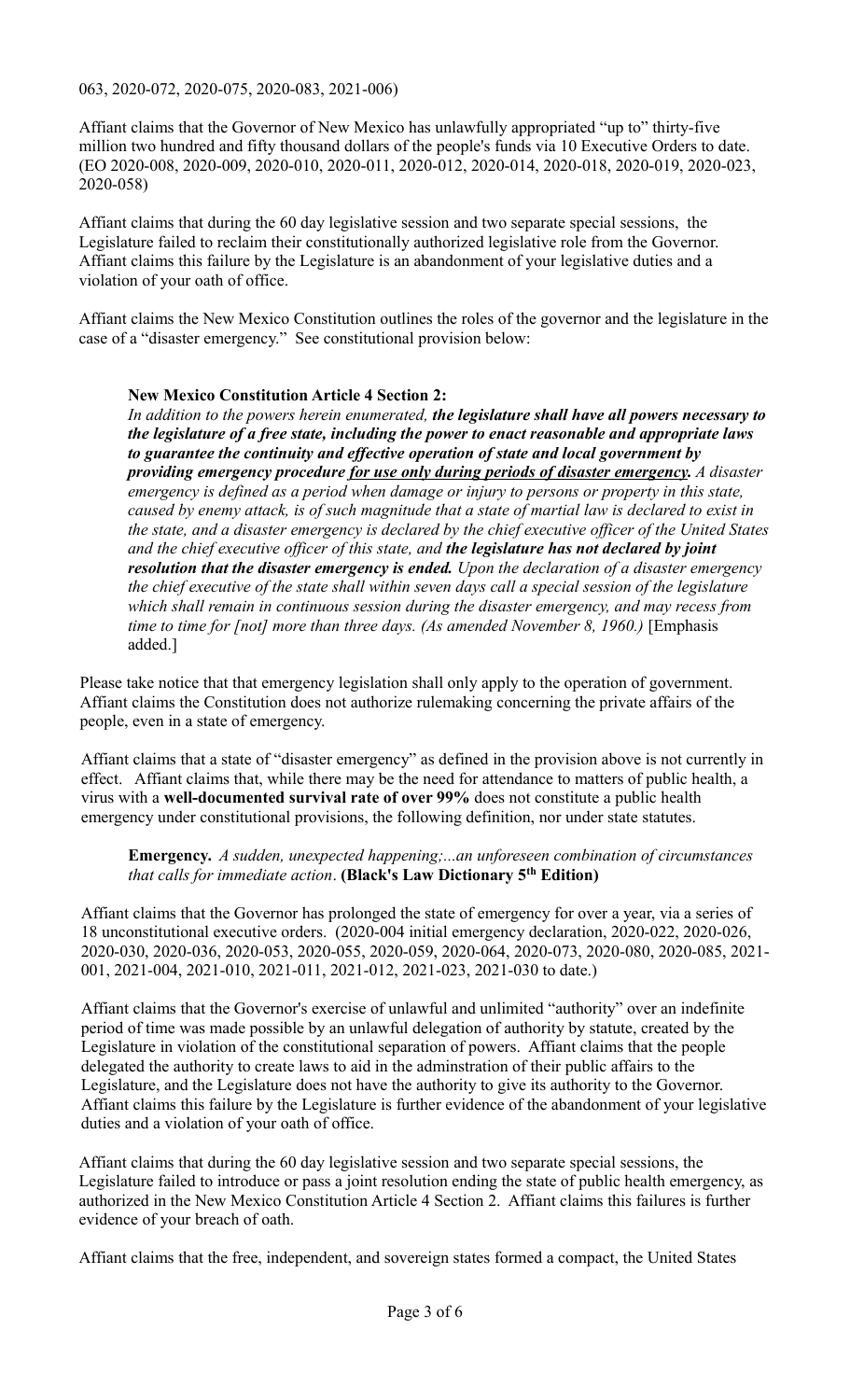Constitution, the product of which was the federal government. The federal government is limited in its enumerated powers and is subservient to the states. The states are not beholden to declarations of rulemaking of the federal government regarding a Public Health Emergency, and are obligated to not comply with federal directives that harm the welfare of the state and the people.

Affiant claims that New Mexico statutes require the government of New Mexico to manage public health emergencies while preserving the personal, private, and natural rights of the people guaranteed by the Constitution. See below:

# **NMRS 12-10A-2 A - Purpose of Public Health Emergency Response Act**

*To provide the State of New Mexico with the ability to manage the public health emergencies in a manner that protects the civil rights and the liberties of individual persons.*

# **Black's Law Dictionary, 5th Edition: Civil rights. See Civil Liberties.**

*Personal, natural rights guaranteed and protected by the Constitution...Constitutionally, they are restraints on government.* 

Affiant claims that the executive branch of state government is charged in the Constitution with the implementation of laws enacted by the legislature. Affiant claims that the state-wide mask mandate, restrictions on religious and public assembly, closure of gun shops, restrictions on travel, and differential treatment according to vaccine status, and every other incident of the taking of property or the denial of individual rights without due process of law are evidence of failure by the Governor and Department of Health to comply with PHERA and the Constitution. Affiant claims that during its sixty day session and two separate special sessions, the Legislature failed to address the trespasses on New Mexicans' constitutionally protected rights resulting from violation of statute on the part of the executive branch of New Mexico government. Affiant claims this failure on the part of the Legislature is further evidence of the abandonment of your legislative duties and your breach of oath.

Affiant claims you have engaged in of maladministration of the people's business, malfeasance, violations of your sworn oath, violations of the New Mexico Constitution, and trespass against the protected rights of the people of New Mexico.

Please take notice of the constitutional provision below:

# **New Mexico Constitution Article 4 Section 36**

*All state officers and judges of the district court shall be liable to impeachment for crimes, misdemeanors and malfeasance in office,...*

Affiant claims that the United States Constitution grants the right of citizens to seek from their government remedy in response to their grievances. See constitutional provision below:

# **United States Constitution Bill of Rights, Amendment 1:**

*Congress shall make no law respecting an establishment of religion, or prohibiting the free exercise thereof; or abridging the freedom of speech, or of the press; or the right of the people to peaceably assemble, and to petition the Government for a redress of grievances.* [Emphasis added.]

Affiant claims that as of July 15, 2021, you have failed to respond to a Notice Of Demand, outlining the people's concerns, demanding redress, submitted by the people and first received by legislative leadership on July 8, 2021. Affiant claims that by failing to respond to said Notice with the constitutional provisions giving you authority to refuse the people's demands, you agreed, by acquiescence, that you are acting in violation of your oath and knowingly and willfully ignoring the trust indenture you swore to uphold.

This is an Affidavit and Contract and change of terms. Any man or woman who denies these claims are true must rebut them under penalty of perjury in the form of a sworn affidavit. Any man or woman who decides to supress this affidavit agrees to pay \$50,000 from personal funds towards costs of arbitration and agrees that any disputes regarding these matters by any public officials or private actors who are bound by contract to the New Mexico Constitution will be heard before an arbitrator of my choice. Any man or woman denying these claims are true must rebut these claims point by point within 3 days (72 hours) of receipt. Failure to respond means that by aquiescence you agree that all claims are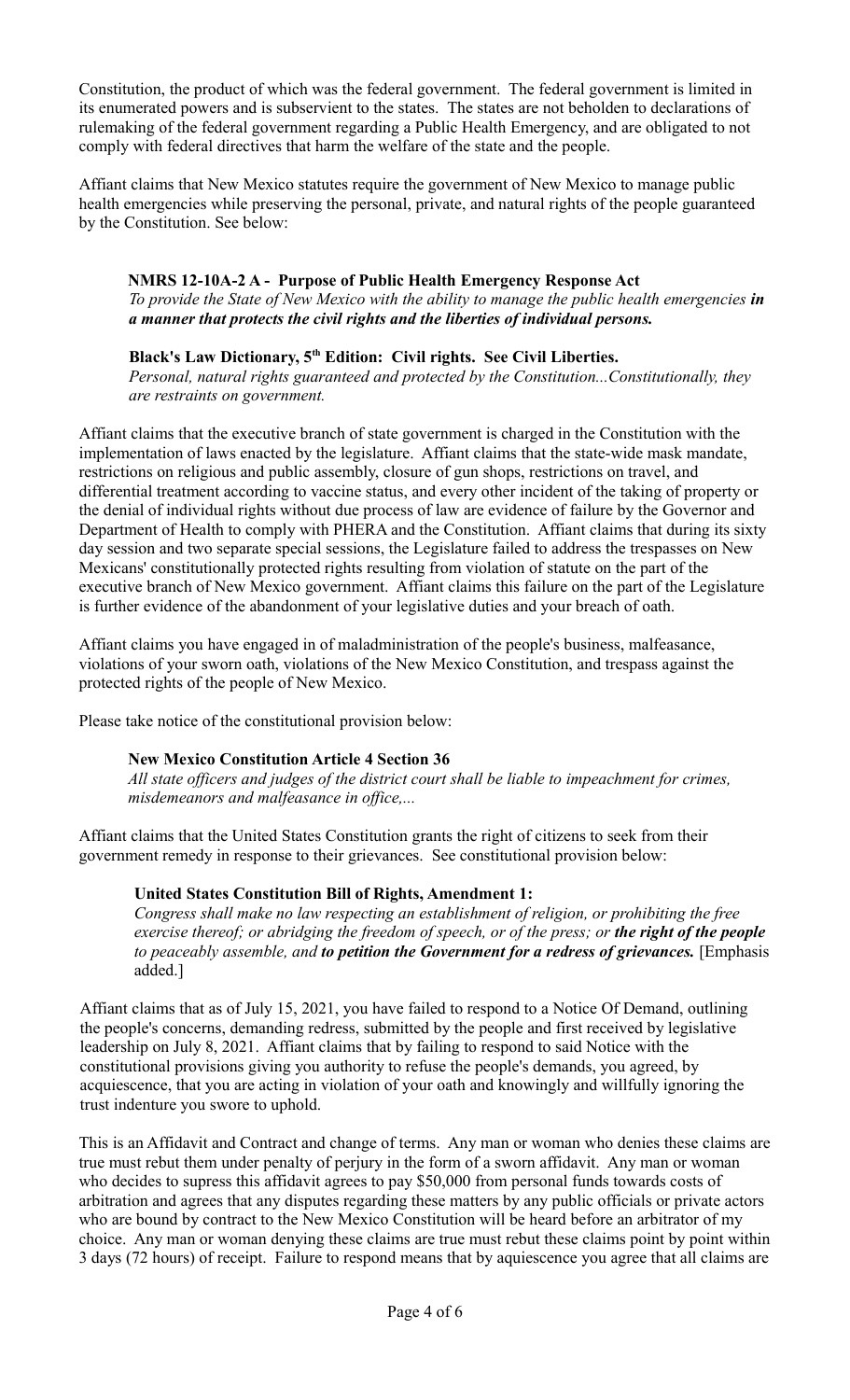true. Failure to respond identifying your constitutionally granted authority giving you the power to disregard the people's rights as outlined in this Affidavit and Contract results in your agreement to have this document used against you as evidence of malfeasance. You further agree that should this Affidavit go unrebutted, after the 3 day period has passed, this Affidavit becomes truth and fact, that all matters will be considered adjudged, and that no court has jurisdiction to rehear these matters, and that these witnesses against you shall be considered sufficient for conviction.

Remedy shall be had by the Legislature passing a joint resolution ending the declared State of Public Health Emergency; by rescinding all statutes that unlawfully infringe upon the protected rights of the people and interfere with their private affairs; by passing legislation limiting the delegation of legislative power to the executive branch; and by adhering to your sworn oath of office and your constitutionally defined authority to legislate of the state from here forward.

## **Verification**

I hereby declare, certify, and state pursuant to the penalties of perjury under the laws of the United States of America, and in accordance with the provisions of 28 U.S. Code § 1746, that all of the above and foregoing representations are true and correct to the best of my knowledge, information, and belief. Executed in \_\_\_\_\_\_\_\_\_\_\_\_\_\_\_\_\_\_\_\_\_\_\_, New Mexico on this \_\_\_\_\_\_\_ day of \_\_\_\_\_\_\_\_\_\_ in the Year of Our Lord Two Thousand and Twenty-One.

Autograph of Affiant

# **Notary as JURAT CERTIFICATE**

|                      |  | State  |                                                                                                      |                                                                                                     |
|----------------------|--|--------|------------------------------------------------------------------------------------------------------|-----------------------------------------------------------------------------------------------------|
|                      |  | County |                                                                                                      |                                                                                                     |
|                      |  |        | On this day of 1.1 and 1.2021 before me, 1.2021 before me,                                           |                                                                                                     |
|                      |  |        |                                                                                                      | (Name of Affiant),                                                                                  |
|                      |  |        |                                                                                                      | who proved to me on the basis of satisfactory evidence to be the man/woman whose name is subscribed |
|                      |  |        | to the within instrument, and acknowledged to me that he/she executed the same in his/her authorized |                                                                                                     |
|                      |  |        | capacity, and by his/her autograph on the instrument the man/woman executed the instrument.          |                                                                                                     |
| is true and correct. |  |        |                                                                                                      | I certify under PENALTY OF PERJURY under the lawful laws of New Mexico State that the foregoing     |

WITNESS my hand and official seal.

Signature of Notary/Jurat

Seal